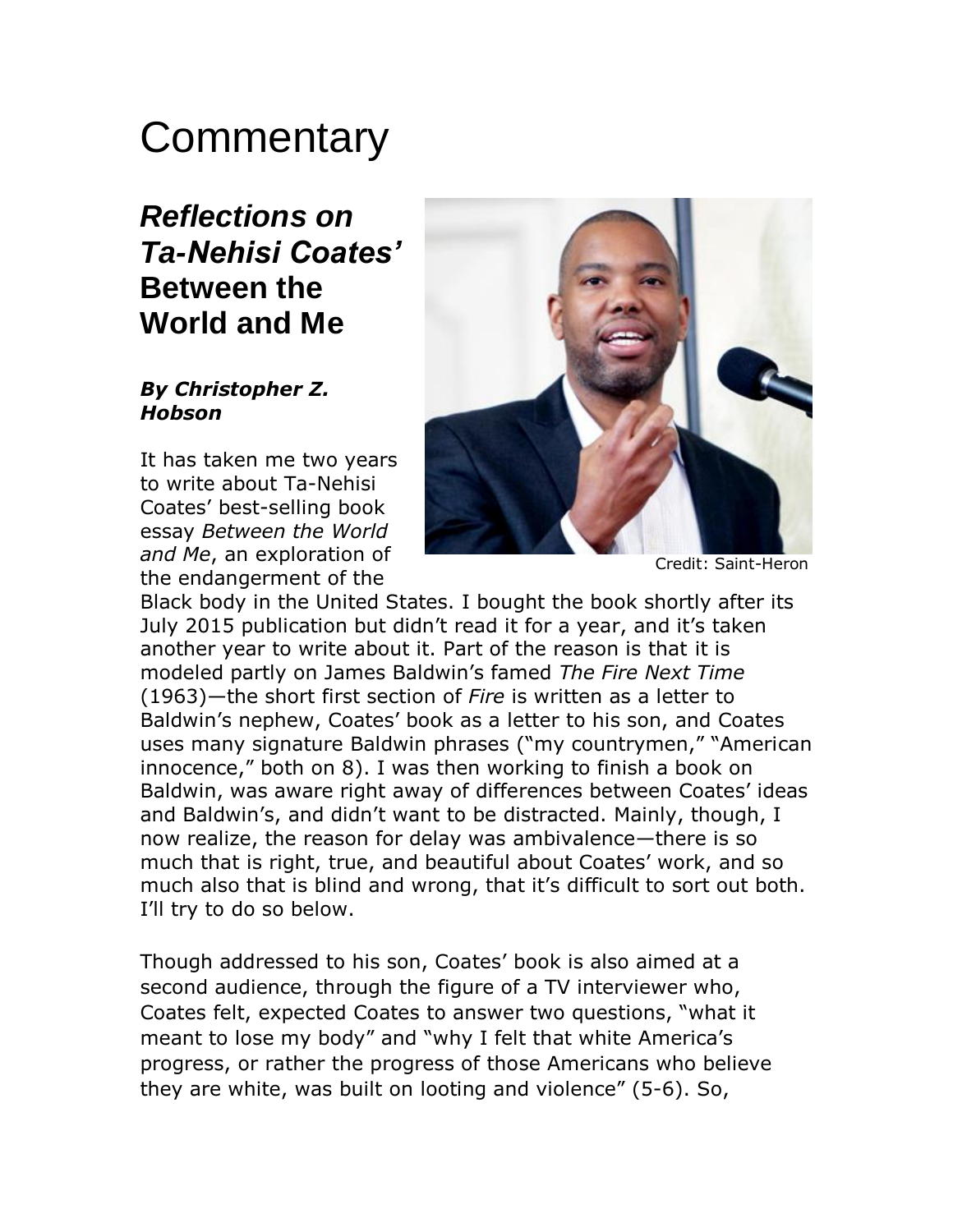implicitly, the book is aimed beyond Coates' son to answer those questions for white Americans, more exactly for those, white and Black, who are hip enough to recognize whiteness as a social construction—liberals and racial progressives. It is meant to state three basic points, each of which has its own strengths and problems.

### **Endangerment and Plunder of Black Bodies**

The first and most fundamental is what Coates presents as the endangerment of Black bodies by police and others. Coates' discussion is phrased less as exposition than as expression of a basic life orientation for Black Americans. After referring to Eric Garner's and other killings, Coates tells his son, "[Y]ou know now, if you did not before, that the police departments of your country have been endowed with the authority to destroy your body" (5). Later, Coates puts the point in historical perspective: "The plunder of black life was drilled into this country in its infancy and reinforced across its history, so that plunder has become an heirloom, … a default setting to which, likely to the end of our days, we must invariably return" (111). "Plunder," certainly, includes both slavery and superexploited labor and the uncontrolled killing that is Coates' main focus.

This, Coates' main point, is certainly an absolutely basic survival point for any Black person, especially young males, as partly expressed in Bryan Stevenson's "A Presumption of Guilt" (*New York Review of Books* July 13, 2017; online:

[www.nybooks.com/articles/2017/07/13/presumption-of-guilt/\)](http://www.nybooks.com/articles/2017/07/13/presumption-of-guilt/). Basically a discussion of lynching and unequal justice ever since the Civil War, the article starts with a personal anecdote. "[S]everal years ago"—not giving a date implies this could happen at any time—Stevenson got out of his car to explain, he says later, why his old Honda was parked in a swank neighborhood, and faced a man who threatened to "blow my head off." Suppressing the impulse to run, Stevenson raised his hands, begged the man not to shoot, and said over and over, "It's all right, it's okay." The man, Stevenson goes on, "was a uniformed police officer. As a criminal defense attorney, I knew that my survival required careful, strategic thinking" and absolute submissiveness. It's a foundational point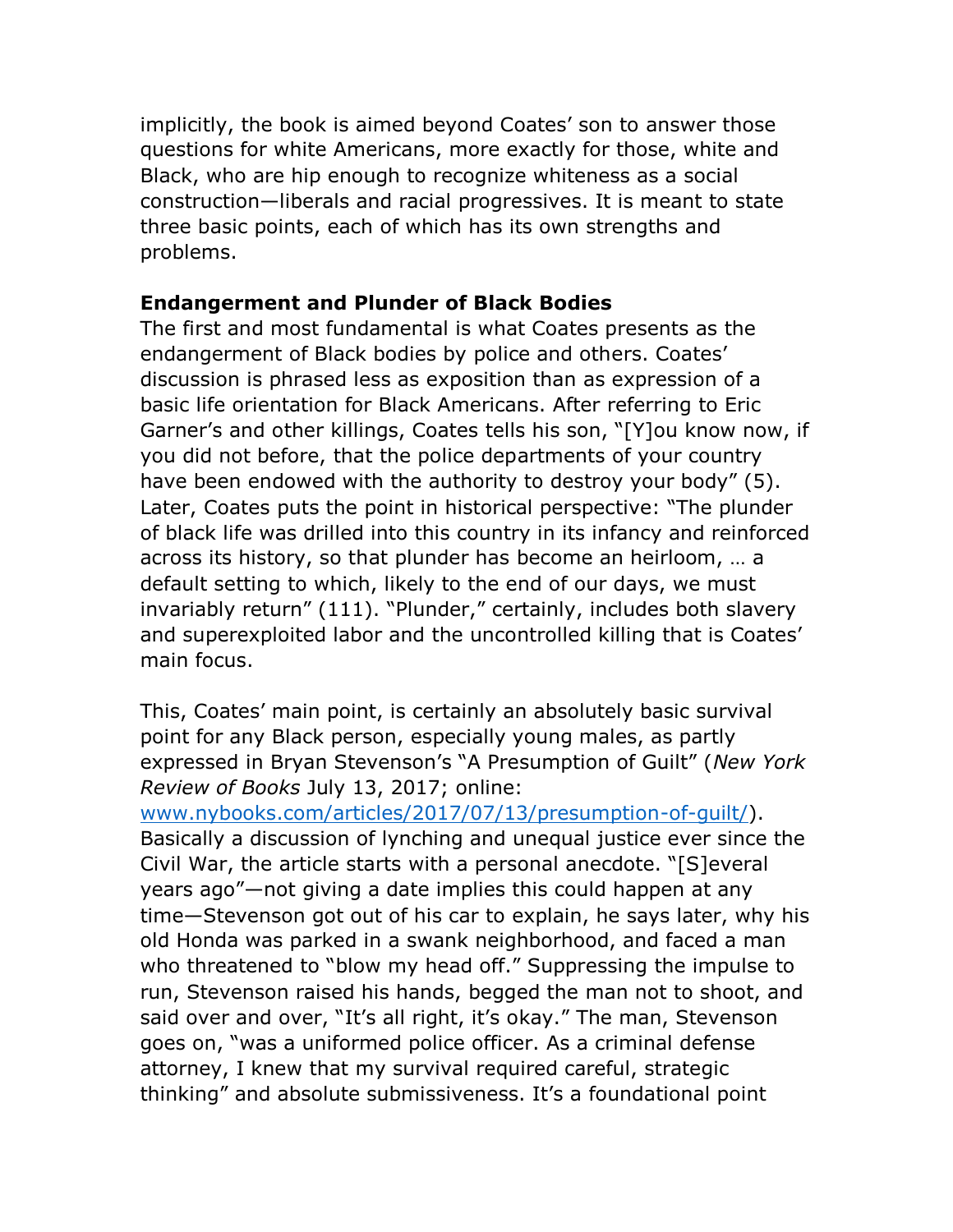that I myself have emphasized to African American students BS'ing their bravado and that is the topic of "the conversation" held by millions of African American parents with their teenage or younger children. That is Coates' key point.

The point also has a basic weakness: As Coates presents things, only and solely Black people are targeted in this way and only and solely they went through the history of "plunder" already mentioned. Aside from one unexplained reference to Anthony Baez (died in 1994 after being placed in a chokehold by New York police), Coates never mentions the endangered Hispanic body, street

people's bodies, homeless and disturbed people's and young white people's bodies; he never mentions the exploitation of others besides Black people; he explains what he calls "the killing fields" of (only) Black neighborhoods only and solely through the history of Africans in America—omissions that are related to his underlying, much-modified Black Nationalism, discussed later.

Finally on this point, Coates can be irresponsible in matters of fact. His main story of police killing is of



José Antonio Elena Rodriguez, shot by U.S. Border agents inside Mexico, 2012. Courtesy Araceli Rodriguez

Prince Carmen Jones, a friend from his Howard University days who was later (2000) followed and shot by an undercover police officer (75-85, 135-51; see also *Washington Post* Jan. 19, 2006; online: search "Prince Jones"+"Washington Post"). As far as I can tell from limited checking, this story is factually correct and true, and it carries the main weight of Coates' presentation. But Coates also refers briefly, and inaccurately, to the nonpolice killing of Jordan Davis, the teenager shot in a Florida gas station parking area in 2012 by a white man, Michael Dunn, after an escalating argument over loud hiphop music. At Dunn's trial in February 2014, the jury deadlocked on first-degree murder but convicted Dunn on four lesser counts for shooting into the car Davis was riding in with three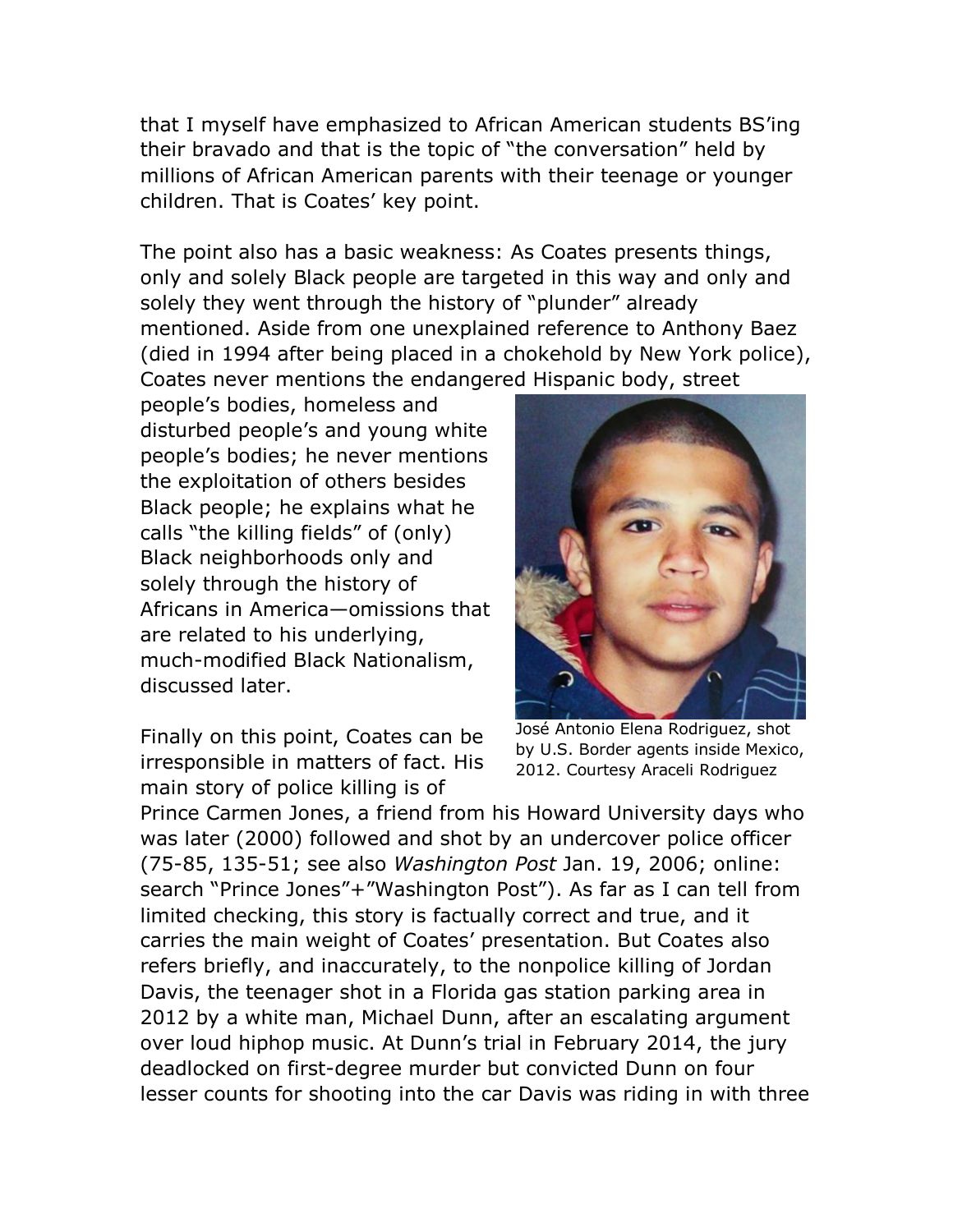friends. Coates' summary is: "Destroying the black body was permissible—but it would be better to do it efficiently" (112). But Coates never mentions that at retrial on the murder charge (Sept.- Oct. 2014), Dunn was convicted of first-degree murder and sentenced to life without parole (plus 90 years on the previouslydecided charges). All this happened nine months before Coates' book was published in July 2015. I don't think Coates suppressed facts intentionally; I do think that, satisfied by his own glib explanation and never expecting a conviction, he never followed up. But this is not serious journalism, on the part of a renowned journalist.

#### **"The Dream" and "the Dreamers"**

Coates' second major idea, shaping the whole book, is that of what he calls "the Dream" and "the Dreamers" (11, 20-21, 111, and later), obviously referring to the "American dream," which Coates sees as a white dream, or that of "those Americans who think they are white" (6), and a warning to Black Americans not to share it. "The Dream of acting white, of talking white, of being white," he warns his son, "murdered Prince Jones as sure as it murders black people in Chicago.… Do not drink from poison" (111). Coates' view of "the Dream" is an expansive, almost utopian version of American material prosperity: The Dream is "perfect houses with nice lawns. It is Memorial Day cookouts, block associations, and driveways," and much more along those lines, but for Black people, it "has never been an option because the Dream rests on our backs" (11). Coates repeats and varies this imagery of suburban prosperity many times later, while, as I'll discuss, he doesn't include anything about American ideals of freedom or the like.

This idea, like Coates' picture of the endangered Black body, has two sides. On one, it's clear that U.S. wealth has been built by African American labor (and that of other minorities and poor whites, though Coates never says so) and that the great majority of those who believe in American promises remain oblivious to this fact—unaware, aware but indifferent, or approving. This is what Baldwin, in terms Coates echoes (above) calls American "innocence" (*Fire Next Time* 6), always a term of criticism for him. On the other side, Coates never makes clear whether "the Dream," as a picture of how the rest of America really lives, is a childhood image from TV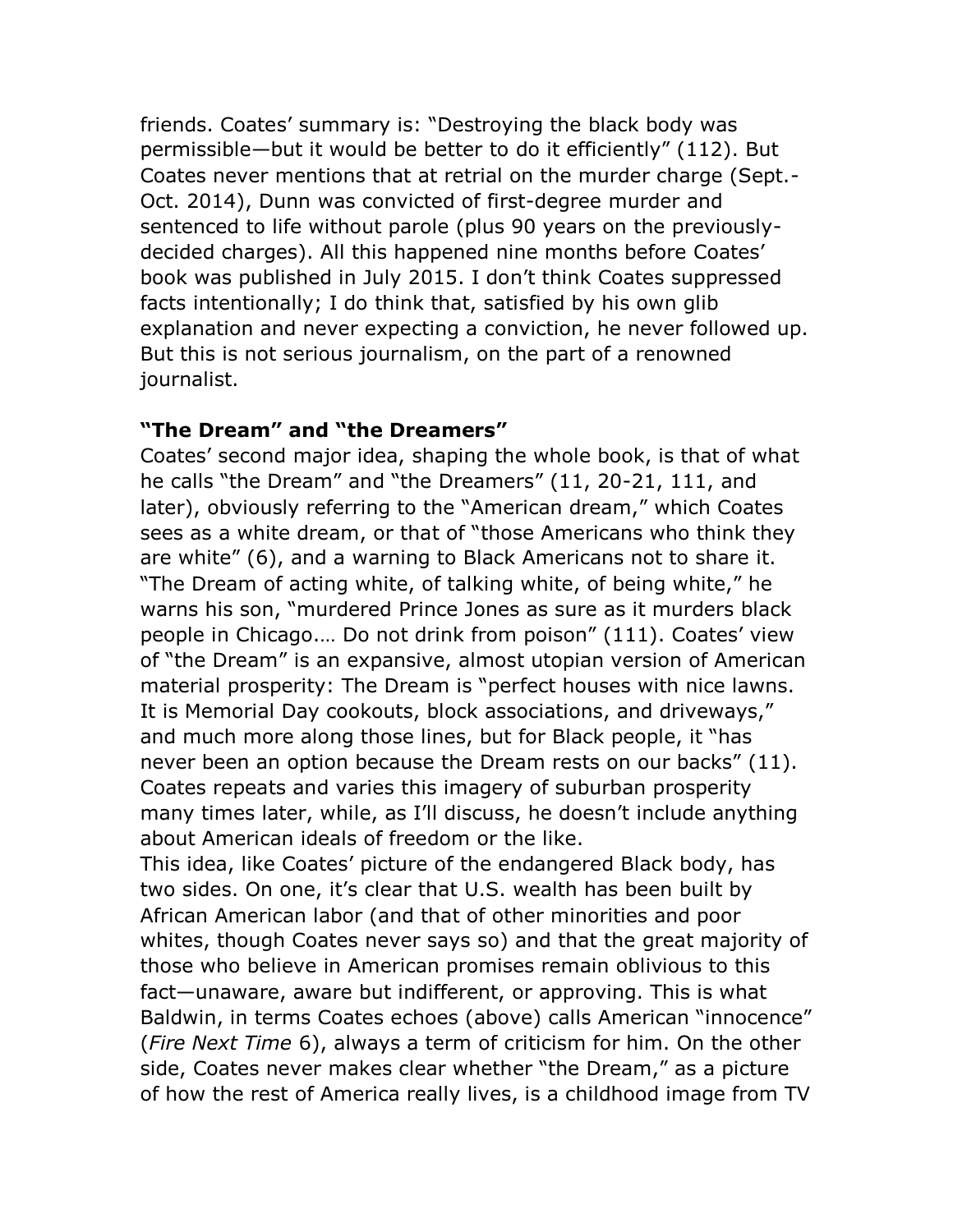(see 20) or an adult reality, as when he says that "the Dreamers are pillaging Ferguson for municipal governance" (131). He never distinguishes between white rulers and the rest of the group, saying of the Dreamers, "They have forgotten the scale of theft that enriched them in slavery; the terror that allowed them, for a century, to pilfer the vote; the segregationist policy that gave them their suburbs" (143). Most probably he does mean all whites.

So, finally, Coates never refers anywhere to the white, Mexican, and other exploited labor that also built up the country or to the fact that millions of these people, today, do not live in "perfect houses with nice lawns" (11), but struggle in low-paying jobs, or on welfare, or disability—like the 2000 people, almost all white, mostly unemployed or disabled, who waited in line after line at a free outdoor medical clinic in Wise, Virginia, over a recent boiling summer weekend (*New York Times* July 24, 2017). Coates might say it's these people's fault for believing in "the Dream," and one can certainly note the racism behind regarding Black crack addicts in the 1980s as monsters and white working class opioid addicts today as wayward Americans. Both true, but Coates never admits that these people exist, and so is oversimplifying in a way a serious writer should not.

More broadly, Coates' picture of "the Dream," as my quotations indicate, is only of a dream of material wealth, never one of rights, democracy, freedom, social transformation, inclusiveness, and, yes, anti-racism, ideals Coates would probably regard as empty rhetoric. And he never acknowledges the counter-trends to "the Dream" among whites and others, the threads of economic and moral radicalism that produced the Abolitionists (easy to criticize today, but universally seen by African Americans of their time as heroes and martyrs), the IWW and socialist and labor radicalism from the 1880s to 1940s (often racist, it is true), or the civil rights and antiwar movements of the 1960s. Coates refers to the civil rights workers several times (mistaking their willingness to suffer as a belief that suffering is ennobling, which he rejects), but omits or discounts the broad ideas of creating a new world that drove much of the culture of that time.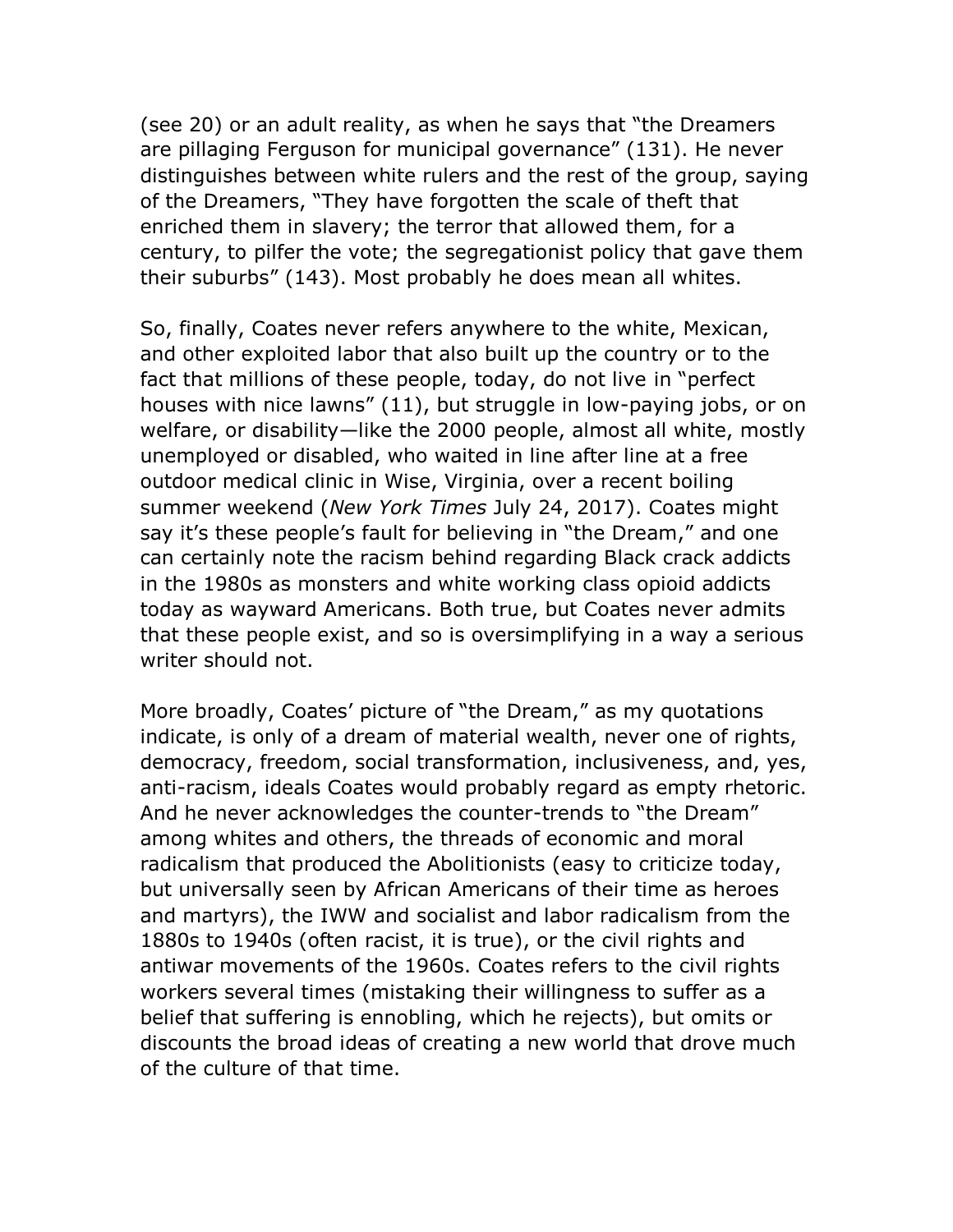### **Black Identity in the United States**

The last major point Coates raises is about Black Americans' rightful place in America, as well as in the world. In contrast to ideals of Black separatism or emigration in the past, Coates states this place as a fundamental fact: "What I told you," he says to Samori, his son, referring to a conversation about Eric Garner (2014), "is what your grandparents tried to tell me: that this is your country, that this is your world, that this is your body, and you must find some way to live within the all of it" (11-12). This is true and moving, and on this issue, Black people's places and hopes (or lack of them) in the U.S., Coates' discussion isn't marked by a pattern of truth and omission, as on the issues mentioned above, but by the real, and fundamental, questions his vision raises.

The advice to Samori is in part the result of an intellectual odyssey that Coates summarizes in a major section (21-71), which took him from a Black Nationalist household in West Baltimore to Howard University in the 1990s, a place he almost always calls, with capitals, "The Mecca" (14 and later) and then out into the world, and from a naïve Africanism to a broader humanism, while leaving his world-picture changed but consistent in basics. That picture moves from seeing Africa and its cultures as a lost ideal to seeing Black Americans as a group torn from Africa to become, here, a people self-created in and unique to the United States. "They made us into a race," Coates says of white Americans and the U.S. system in the book's conclusion. "We made ourselves into a people.… [We] have voyaged through death, to life upon these shores" (149).

The conclusions Coates draws from this vision—essentially, one of African Americans as a people in but not of the United States, a people despite the United States—are his own. He rejects as wishful thinking the redemptive vision that animated the Civil Rights movement and, in *The Fire Next Time*, Baldwin, who said, in the conclusion to that work, "If we…do not falter in our duty now, we may be able, handful that we are, to end the racial nightmare, and achieve our country, and change the history of the world" (*Fire* 105). Coates, in contrast, as noted earlier, believes the country will return to the "default setting" of violence against Black people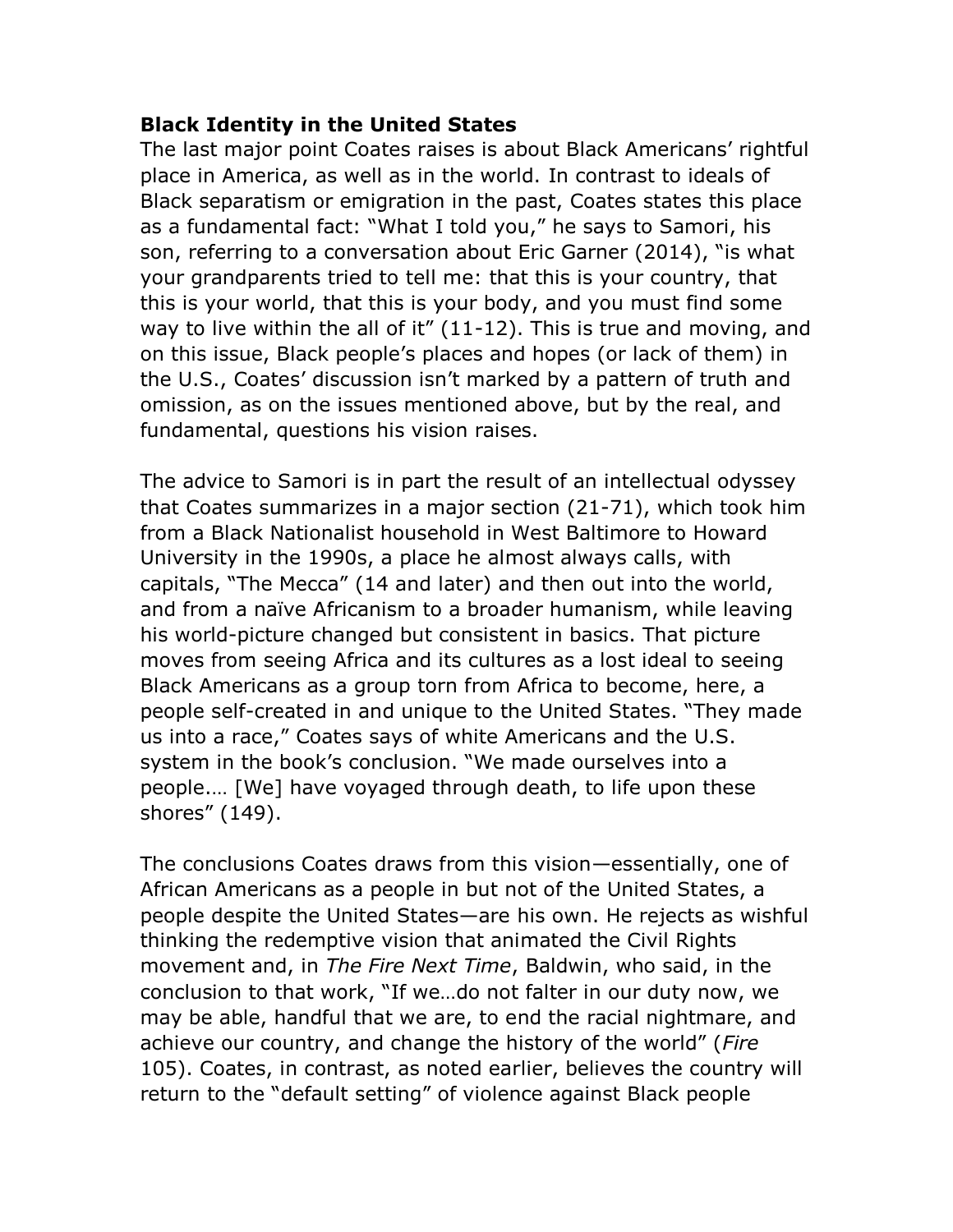"likely to the end of our days" (111). Referring to King's words (paraphrasing Theodore Parker), "The arc of the moral universe is long, but it bends toward justice," Coates counters by telling his son that in his experience, "its moral arc bent toward chaos then concluded in a box" (28), and he cautions, "You must resist the common urge toward the comforting narrative of divine law" (70), an indirect disagreement both with King and with Baldwin, who often used biblical and Gospel music promises in his works.

Coates differs not only from King and Baldwin, but from the traditional African American idea of community advancement over time, what might be called a traditional Black strategy for freedom; and yet, his ideas (it seems to me) dovetail with a lot of the thinking of younger African Americans today, such as those I teach. This is worth some discussion. In its political dimension, the "black strategy for freedom" just mentioned has only rarely been one of revolutionary change, but most often has been one of appropriating ideas from the U.S. Declaration of Independence and Constitution as tools of struggle, a strategy in use from Douglass in the 1850s to Brown vs. Board of Education in 1954, and beyond. In its more

fundamental community sense, this "strategy for freedom" has been a struggle to leave each next generation a little freer, with more of an economic and political toehold in society, than the last, and, along with these efforts, a community *attitude* varying from a wary, embittered optimism to a determination to "keep on keeping on."

Coates doesn't believe in any such optimism about achieving rights— Prince Jones is his answer to that



Prince Jones. Credit: Sutori

belief. If he believes in anything, it is the precarious survival of the embattled Black beauty he celebrates in his evocation of becoming a people. And, so far as I can tell from the limited sample of my own students, many of today's Black youth also don't share either